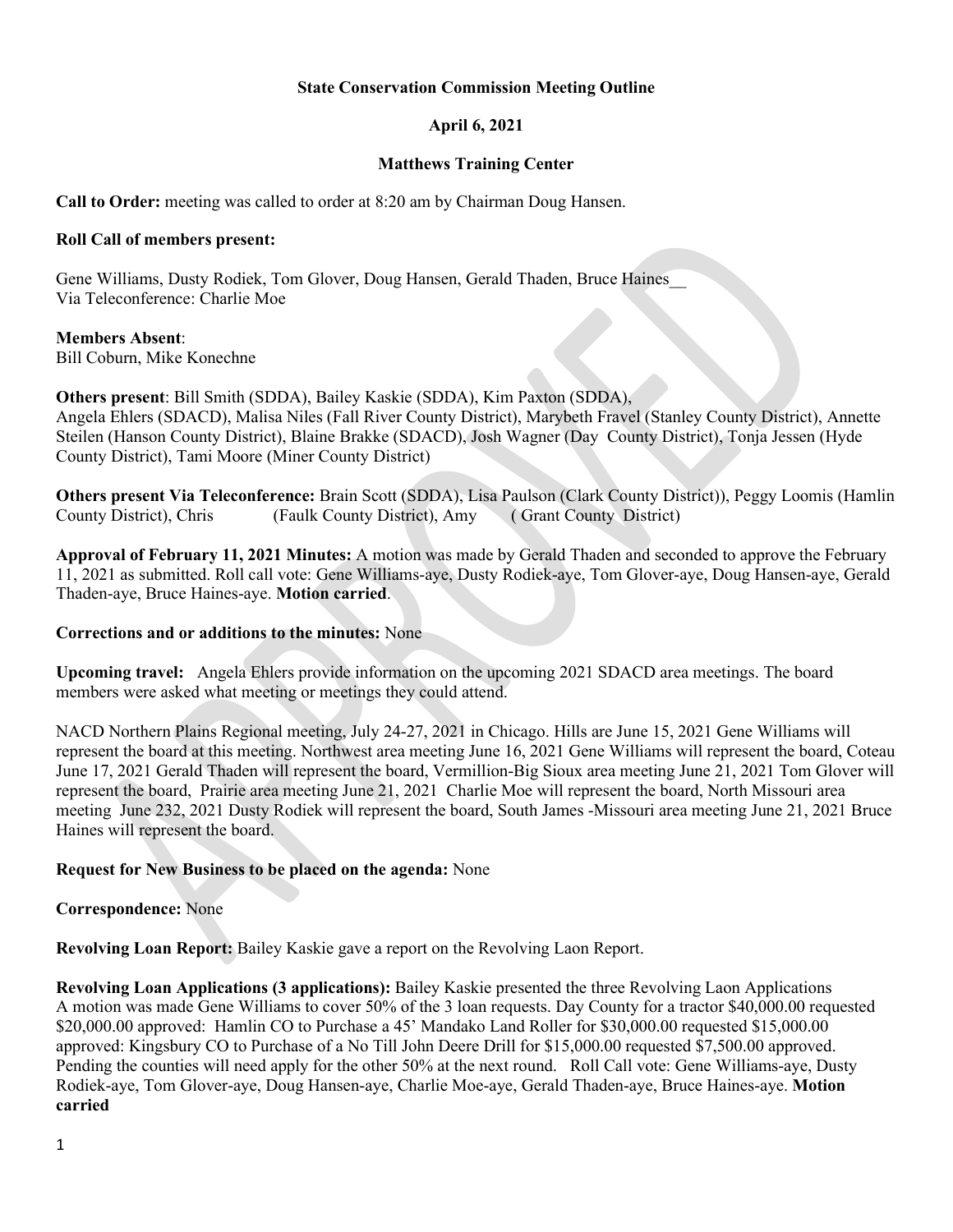# **Grant Program/Updates/Changes/Amendments/Reports** Brian Scott gave a report.

Motion was made by Dusty Rodiek seconded to revert the \$94,119.31. Roll call vote: Gene Williams-aye, Dusty Rodiekaye, tom Glover-aye, Doug Hansen-aye, Charlie Moe-aye, Gerald Thaden-aye, Bruce Haines-aye. **Motion carried**

**One-year Extension request for Hamlin County Conservation Grant # 2021-CSW-011 Tree Area Planting to expire on June 30, 2022:** A motion was made by Bruce Haines seconded to approve the one-year extension. **Roll call vote:**  Gene Williams-aye, Dusty Rodiek-aye, Tom Glover-aye, Doug Hansen-aye, Charlie Moe-aye, Gerald Thaden-aye, Bruce Haines-aye. **Motion carried**

One-year Extension **request for Stanley County Conservation District Grant # 2020-CSW0039-Tree Planting to expire on June 30, 2022.** A motion was made by Gene Williams seconded to approve the one-year extension. Roll Call vote: Gene Williams-aye, Dusty Rodiek-aye, Tom Glover-aye, Doug Hansen-aye, Charlie Moe-aye, Gerald Thaden-aye, Bruce Haines-aye. **Motion carried**

**Spring Grant Round Review of the 15 Grants: (**the following are in alphabetical order by district rather than chronologically as they were taken up). Motion was made by Gene Williams seconded to approve the Clark County Conservation District for Conservation Education & Awareness grant application in the amount of \$1,5000.00. Roll call vote: Gene Williams-aye, Dusty Rodiek-aye, Tom Glover-aye, Doug Hansen-aye, Charlie Moe-aye, Gerald Thaden-aye, Bruce Haines-aye. **Motion carried**

Motion was made by Tom Glover seconded to approve the Custer County Conservation District application for Thinning for a Resilient Forest in the amount of \$26,175.00. Roll Call vote: Gene Williams-aye, Dusty Rodiek-aye, Tom Gloveraye, Doug Hansen-aye, Charlie Moe-aye, Gerald Thaden-aye, Bruce Haines-aye. **Motion carried**

Motion was made by Dusty Rodiek seconded to approve the Davison County Conservation District for Multi-District Brush Management in the amount of \$10,000.00. Roll Call vote: Gene Williams-aye, Dusty Rodiek-aye, Tom Glover-aye, Doug Hansen-aye, Charlie Moe-aye, Gerald Thaden-aye, Bruce Haines-abstain. **Motion carried**

Motion was made by Dusty Rodiek seconded to approve the East Pennington County Conservation District for Multi-Purpose Grant in the mount of \$75,000.00. Roll call vote taken: Gene Williams-aye, Dusty Rodiek-aye, Tom Glover-aye, Doug Hansen-aye, Charlie Moe-aye, Gerald Thaden-aye, Bruce Haines-aye. **Motion carried**

Motion was made by Gene Williams seconded to approve the Fall River County Conservation District application for Thinning for a Healthy Forest in the amount of \$13,000.00. Roll call vote taken: Gene Williams-aye, Dusty Rodiek-aye, Tom Glover-aye, Doug Hansen-aye, Charlie Moe-aye, Gerald Thaden-aye, Bruce Haines-aye. **Motion carried**

Motion was made by Gene Williams seconded to approve the Grant County Conservation District application for Conservation Education & Awareness in the amount of \$2,400.00. Roll call vote taken: Gene Williams-aye, Dusty Rodiek-aye, Tom Glover-aye, Doug Hansen-aye, Charlie Moe-aye, Gerald Thaden-aye, Bruce Haines-aye. **Motion carried**

Motion was made by Gene Williams seconded to approve the Hanson County Conservation District application for Brush Management in the amount of \$18,000.00. Roll call vote taken: Gene Williams-aye, Dusty Rodiek-aye, Tom Glover-aye, Doug Hansen-aye, Charlie Moe-aye, Gerald Thaden-aye, Bruce Haines-aye. **Motion carried** Motion was made by Gene Williams seconded to deny the Hughes County Conservation District application for Soil Health and Productivity in the amount of \$41,089.00 Roll call vote taken: Gene Williams-aye, Dusty Rodiek-aye, Tom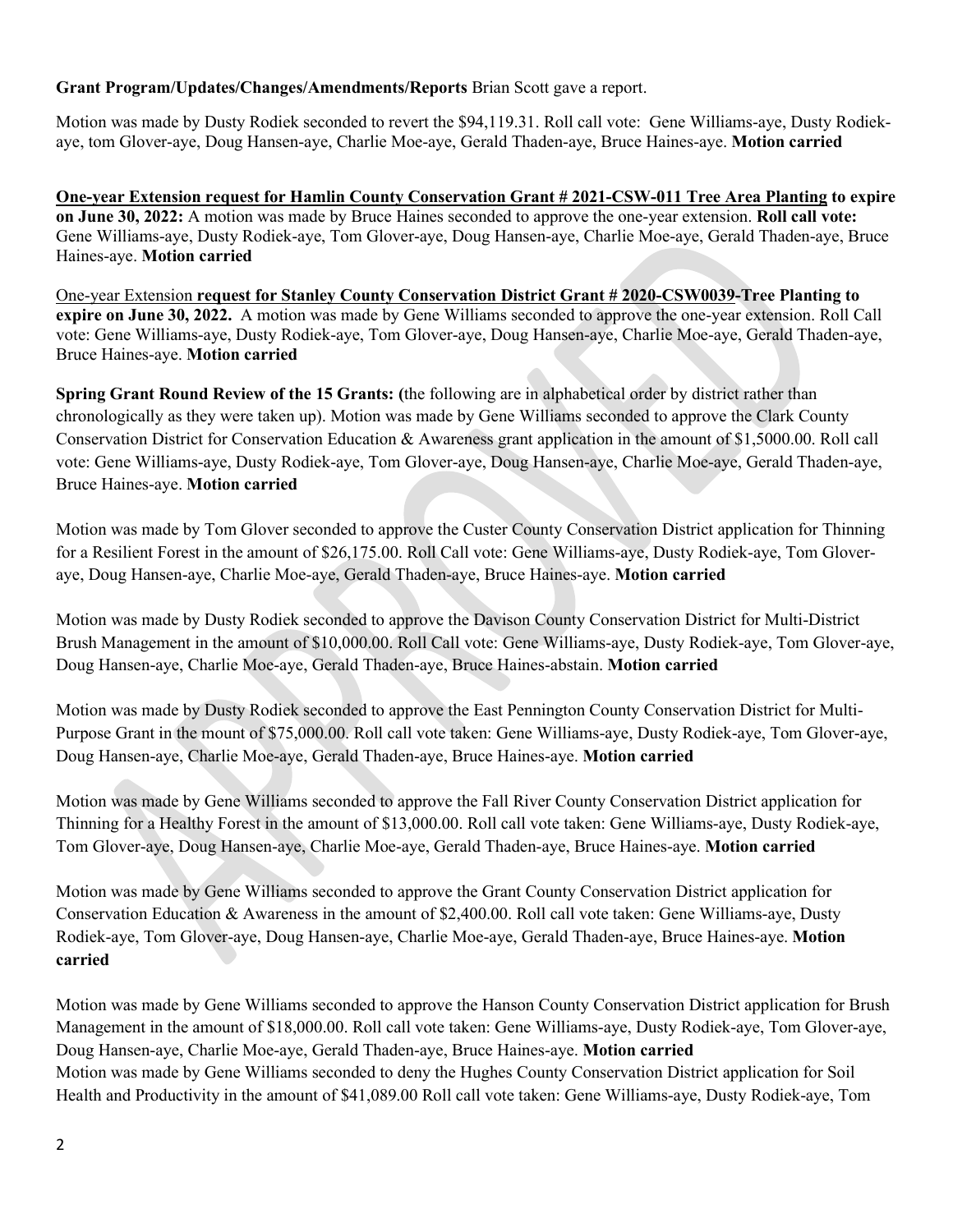Glover-aye, Doug Hansen-aye, Charlie Moe-aye, Gerald Thaden-aye, Bruce Haines-aye. **Motion carried. Reason for the denial is because of its funding request and we are not in a position to approve a loan request for research.**

Motion was made by Tom Glover seconded to approve the Hyde County Conservation District application for Hyde/Faulk Enhancement in the amount of \$53,490.00. Roll call vote taken: Gene Williams-aye, Dusty Rodiek-aye, Tom Glover-aye, Doug Hansen-aye, Charlie Moe-aye, Gerald Thaden-aye, Bruce Haines-aye. **Motion carried**

Motion was made by Bruce Haines seconded to approve the Miner County Conservation District application for East Central Range Stewardship in the amount of \$48,000.00. Roll call vote taken: Gene Williams-aye, Dusty Rodiek-aye, Tom Glover-aye, Doug Hansen-aye, Charlie Moe-aye, Gerald Thaden-aye, Bruce Haines-aye. **Motion carried**

Motion was made by Gerald Williams seconded to approve the Pennington County Conservation District application for Thinning for Forest Health in the amount of \$32,500.00. Roll call vote taken: Gene Williams-aye, Dusty Rodiek-aye, Tom Glover-aye, Doug Hansen-aye, Charlie Moe-aye, Gerald Thaden-aye, Bruce Haines-aye. **Motion carried**

Motion was made by Dusty Rodiek seconded to approve the Roberts County Conservation District application for 2020 Trees in the amount of \$9,550.00. Roll call vote taken: Gene Williams-aye, Dusty Rodiek-aye, Tom Glover-aye, Doug Hansen-aye, Charlie Moe-aye, Gerald Thaden-aye, Bruce Haines-aye. **Motion carried**

Motion was made by Gene Williams seconded to approve the Roberts County Conservation District application for Conservation Education & Awareness in the amount of \$3,282.75. Roll call vote taken: Gene Williams-aye, Dusty Rodiek-aye, Tom Glover-aye, Doug Hansen-aye, Charlie Moe-aye, Gerald Thaden-aye, Bruce Haines-aye. **Motion carried**

Motion was made by Gerald Thaden seconded to approve the Spink County Conservation District application for 80<sup>th</sup> Anniversary Education & Awareness application in the amount of \$4,900. Roll call vote taken: Gene Williams-aye, Dusty Rodiek-aye, Tom Glover-aye, Doug Hansen-aye, Charlie Moe-aye, Gerald Thaden-aye, Bruce Haines-aye. **Motion carried**

Motion was made by Gene Williams seconded to approve the Todd County Conservation District application for 2022 Tree Grant in the amount of \$25,000.00. Roll call vote taken: Gene Williams-aye, Dusty Rodiek-aye, Tom Glover-aye, Doug Hansen-aye, Charlie Moe-aye, Gerald Thaden-aye, Bruce Haines-aye. **Motion carried**

Motion was made by Gene Williams motion approved to waive the deadline on the Jones County Conservation District application. Reason for the approval was an emergency request from the Jones County Fire. Roll call vote taken:Gene Williams-aye, Dusty Rodiek-aye, Tom Glover-aye, Doug Hansen-aye, Charlie Moe-aye, Gerald Thaden-aye, Bruce Haines-aye. **Motion carried**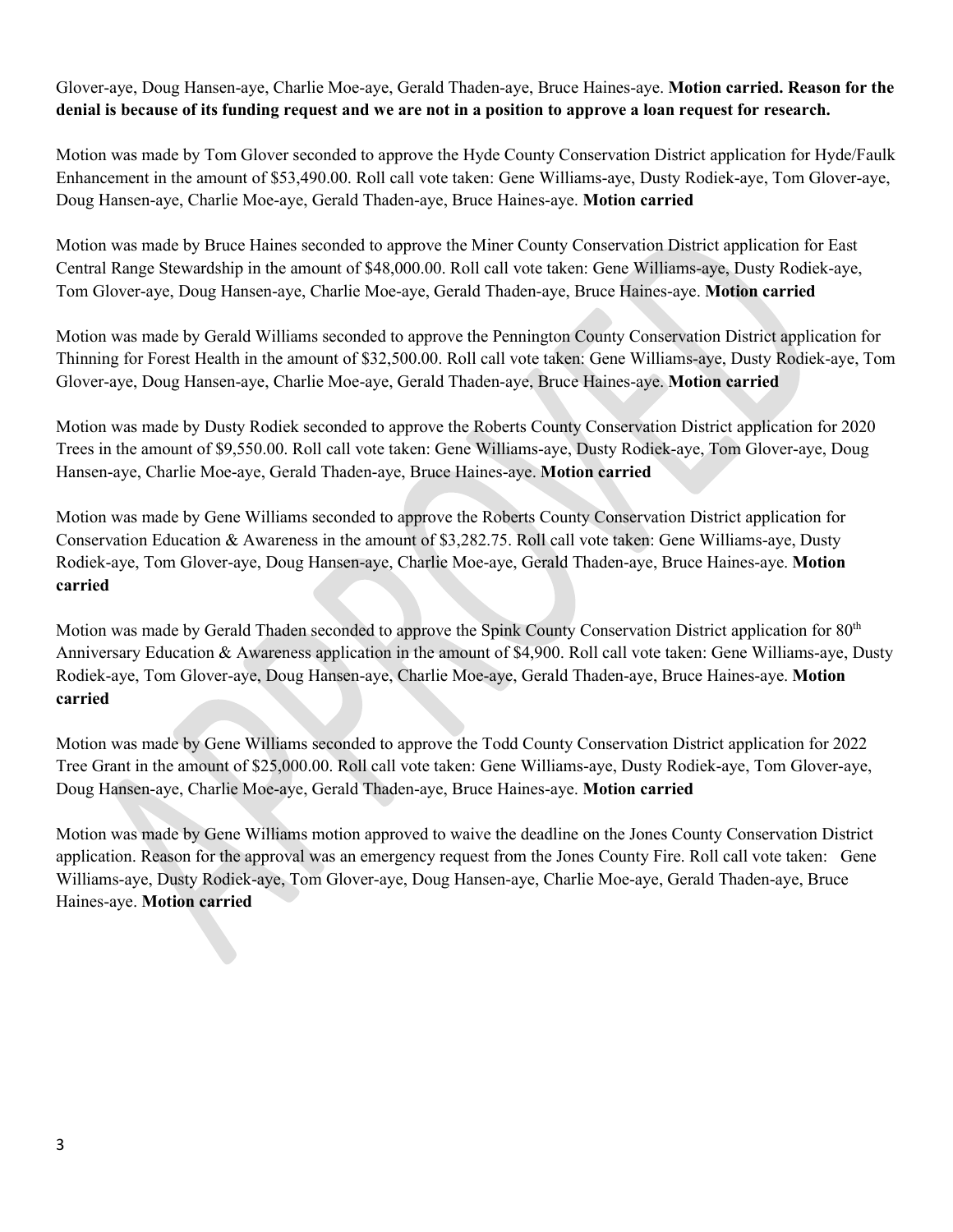**2020 COVID FUNDS:** Angela Ahlers gave a brief update on HB 1171 Covid Relief Bill. The legislators approved a onetime funding 0f \$106,000 for the COVID expenses. Motion was made by Gene Williams and seconded to approve all the COVID Grant applications. Requests were made as follows: Aurora County Conservation District \$5,141.76; Beadle County Conservation District \$6,397.60; Bennett County Conservation District \$1,525.00; Brookings County Conservation District \$1,130.89; Charles Mix County Conservation District \$8,154.50; Codington County Conservation District \$11,448.00; Corson County Conservation District \$684.44; Day County Conservation requested \$1,563.36 request was approved for \$1,411.85; Edmunds County Conservation District \$872.45; Faulk County Conservation District \$2,368.55; Grant County Conservation District \$5,433.66; Hand County Conservation Commission District \$4,450.83; Hanson County Conservation District \$1,200.00; Hughes County Conservation Commission \$5,992.20; Jerauld County Conservation District \$1,933.77; Jones County Conservation Commission \$5,509.58; Kingsbury County Conservation District \$1,639.34; Lincoln County Conservation Commission \$2,337.78; McCook County Conservation District \$4,801.83; McPherson County Conservation District \$3,218.75; Mellette County Conservation District \$2,220.29; Miner County Conservation District \$5,164.43; Minnehaha County Conservation District \$9,216.40; Moody County Conservation Commission \$1,535.00; Potter County Conservation District \$2,047.00;Roberts County Conservation District \$1,377.52; Stanley County Conservation District \$737.50; Sully County Conservation District \$350.00;Todd County Conservation District \$1,529.55;Tri-Coumty Conservation District \$2,960.00 Turner County Conservation District \$1,950.00; Walworth County Conservation District \$2,786.00. Roll call vote taken:Gene Williams-aye, Dusty Rodiek-aye, Tom Glover-aye, Doug Hansen-aye, Charlie Moe-aye, Gerald Thaden- abstain, Bruce Haines-aye. **Motion carried**

# **Coordinated Plan for Natural Resources Conservation-**Bill Smith

#### **Soil Conservation Award Review and Selections-**Commission

**2021 Soil Conservation Farm, Ranch Awards, 9 total applications** Beadle County Joe Fritzche, Grant County David and Nancy Kruger, Jerauld County Scott Kolousek, Robert County Tim Gleason, Hughes County Dennis "Swede" Larson, Ken Korkow, Will & Kathy Hettinger, Mona and Brent Pries and Gerald Walzel. Motion was made by Gerald Thaden and seconded to approve 7 of the 9 Soil Awards. Mona and Brent Pries an Tim Gleason are not eligible due to the fact they are on the boards in the County they represent. Roll call vote taken: Gene Williams-aye, Dusty Rodiek-aye, Tom Glover-aye, Doug Hansen-aye, Charlie Moe-aye, Gerald Thaden- aye, Bruce Haines-aye. **Motion carried**

**NACD Tech Assistance Priority Grants-**Commission

**SDACD Committee Assignments-**Commission

D**ivision Report & Merger Status**-Bill Smith

**Commission Member & Division Report -**Commission & RC&F Staff

**Reports were given by: Laura \_\_\_\_\_\_\_\_\_\_\_and Colette Kessler (NRCS-Huron Office), Paul \_\_\_\_\_ with Game Fish and Parks, Angela Ehlers introduced Blaine Brakke (SDACD)** 

**Open Forum and Public Comment:** none **New Business**

**Next Meeting date: will be held during the annual SDCD meeting. The annual SDCE meeting will be held on September 19-20-21, 2021**